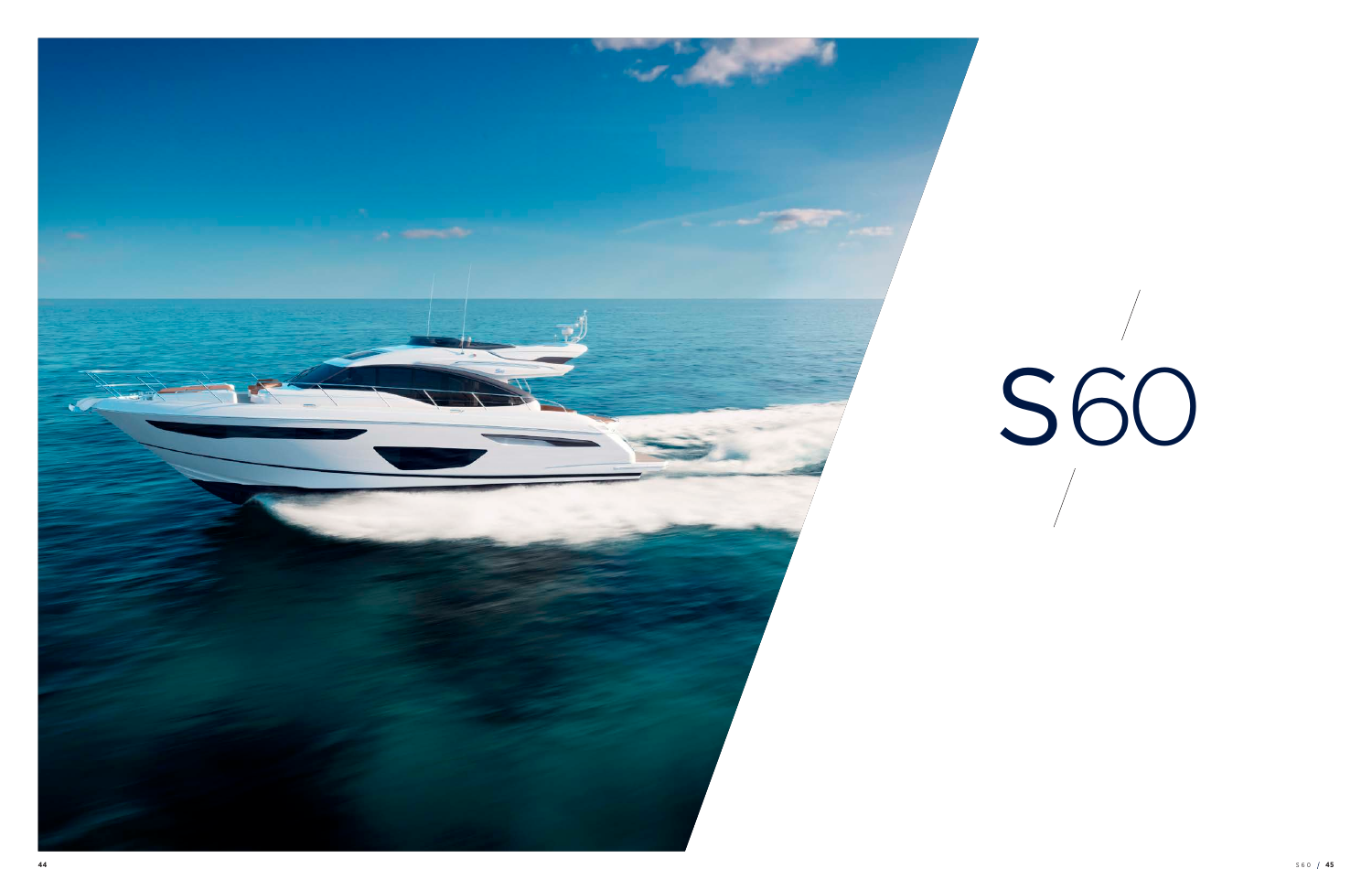S60

Powerful yet elegant, the new S60 is unmistakably S Class. Her sleek exterior styling with sculpted hull glazing generates a dynamic, agile stance. With an optimised hull form achieving greater efficiency she can reach speeds of up to 38 knots. When at anchor her generous deck areas provide space for relaxation including a foredeck seating and sunbathing area, whilst a tender or jet ski can be quickly launched and stowed in the large stern garage. Her sociable main deck features a galley aft arrangement with open-plan dining area, and sliding doors with a fully opening window leading out to the cockpit. Below deck six guests are accommodated across an en suite full-beam master stateroom and two further guest cabins. Blending iconic design, exceptional engineering and unrivalled craftsmanship the new S60 provides an unforgettable cruising experience.

Puissant mais élégant, on ne s'y trompe pas ; le nouveau S60 est un S Class. Sa ligne pleine d'allure et sa coque profilée lui donnent énergie et agilité. Grâce à son dessin de carène optimisé garantissant encore plus d'efficacité, il atteint les 38 nœuds. Au mouillage, son pont généreux ménage des espaces de détente, notamment une banquette et un bain de soleil sur le pont avant, tandis que le grand garage à l'arrière permet de sortir et de ranger en un clin d'œil une annexe ou une jet ski. La disposition du pont principal est conviviale : cuisine à l'arrière avec un coin repas ouvert et portes coulissantes et fenêtre s'ouvrant complètement pour donner sur le cockpit. Au pont inférieur, six personnes se répartissent entre la cabine du propriétaire sur toute la largeur du yacht, dotée d'une salle de bain privative, et deux autres cabines d'invités. Alliance d'un design emblématique, de l'excellence technique et d'un savoir-faire inégalé, le nouveau S60 propose une expérience de



croisière inoubliable.

يتميز اليخت ا لجديد 60S بالقوة واألناقة، وهو من الواضح انه ينتمي إىل الفئة S ّ عن جدارة واستحقاق. ويزخر هيكل اليخت بأناقته الخارجية وبزجاجه الرباق الذي يضفي عليه مظهراً ديناميكياً رشيقاً. كما انه بفضل شكل الهيكل ذات التصميم الانسيابي الرشيق، تصل سرعة اليخت إلى 38 عقدة. خالل ساعات اإلرساء، توفّر مساحاته الداخلية الرحبة حيزاً لالسرتخاء تشمل مساحة جلوس أمامية ومساحة أخرى ّ لحامم شمس، كذلك من املمكن حفظ قارب أو دراجة مياه يف مؤخرة القارب واطالقهام بسهولة. يشمل السطح الرئيسي لليخت مطبخا" عند الخلف مع مساحة مفتوحة لتناول الطعام، كما انه يحتوي على أبواب منزلقة مع نافذة تؤدي الى مقصورة القيادة. يتسع الطابق السفلى لإقامة ستة ضيوف في غرفة نوم ماستر مزودة بحمام وقمرتين أخريين مخصصتين أيضا" للضيع مذا اليخت مزيج من التصميم المبدع والهندسة المميزة والمهارة التي لا تضاهى، ليمنحك بذلك يخت 60S تجربة إبحار ال تُتنىس.

Potente ma elegante, la nuova S60 è inconfondibilmente Classe S. Il suo design esterno elegante e il profilo della carena denotano dinamismo ed agilita'. La forma della carena ottimizzata consente una maggiore efficienza e l'imbarcazione può raggiungere una velocità fino a 38 nodi. Lo spazio per il relax e' notevole , a prua prua con posti a sedere e una area per prendere il sole, mentre un tender o una moto d'acqua possono essere rapidamente ricoverati nel grande garage di poppa. Il suo ponte principale è molto confortevole e dispone di una cucina a poppa con area pranzo e porte scorrevoli con una finestra completamente apribile che conduce nel pozzetto. Sottocoperta sei ospiti sono alloggiati a fianco di una cabina armatoriale con bagno e due ulteriori cabine ospiti. Una combinazione eccezionale di design ed ingegneria avanzata .la nuova S60 offre un'esperienza di crociera indimenticabile.

Элегантная и мощная новая Princess S60 сочетает в себе все преимущества яхт S-класса. Изящный корпус и его уникальное панорамное остекление выдают в ней динамику и маневренность. Оптимизированная форма корпуса яхты позволяет развивать скорость до 38 узлов, а бросив якорь, можно в полной мере насладиться спокойным отдыхом на просторной палубе, например в зоне для отдыха и принятия солнечных ванн в кокпите. Благодаря вместительному гаражу в кормовой части, вы без труда сможете взять с собой в путешествие тендер или гидроцикл. На главной палубе, где с комфортом можно разместиться большой компанией, предусмотрен удобный камбуз с открытой обеденной зоной, оборудованный сдвижными дверями и откидным окном в кокпит. Мастер-каюта во всю ширину яхты с персональной ванной комнатой и две дополнительные гостевые каюты, расположенные на нижней палубе, рассчитаны на шесть персон. Новая модель S60 сочетает в себе узнаваемый дизайн, исключительный уровень инженерного мастерства и непревзойденное качество исполнения. Каждое путешествие с ней станет незабываемым.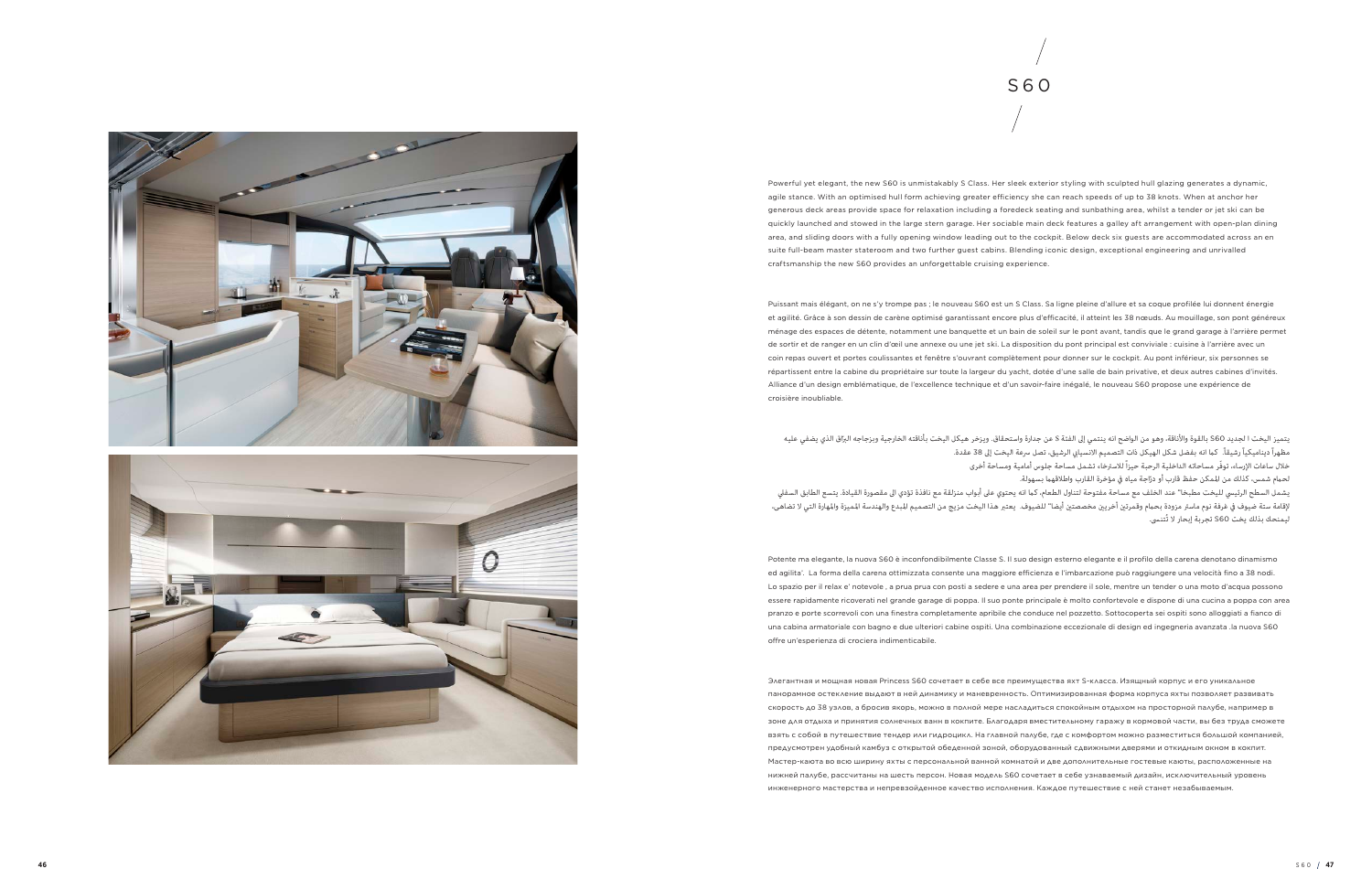SPORTBRIDGE



LOWER DECK

MAIN DECK



# **PRINCIPAL DIMENSIONS**

| Length overall (incl. pulpit)    |
|----------------------------------|
| Length overall (excl. pulpit)    |
| <b>Beam</b>                      |
| Draft                            |
| Displacement approx.             |
| Fuel capacity                    |
| Water canacity (incl. calorifier |

|  | <b>ENGINE OPTIONS - DIESEL</b> |
|--|--------------------------------|
|  |                                |

| Twin Volvo D13-900 (2 x 900mhp) | Speed range: 31-33 knots <sup>+</sup>  |
|---------------------------------|----------------------------------------|
| Twin MAN V8 1000 (2 x 1000mhp)  | Speed range: 33-35 knots <sup>+</sup>  |
| Twin MAN V8 1200 (2 x 1200mhp)  | 'Speed range: 36-38 knots <sup>+</sup> |

#### **DECK FITTINGS**

- Teak-laid transom platform, cockpit deck, sportbridge stairs and stairs to side decks
- Reversible electric anchor winch with foredeck
- and helm position controls • Self-stowing 32kg/77lbs Delta anchor
- with 40m of chain
- Foredeck seating and sunbathing area • Stainless-steel cleats, fairleads and handrails
- Remote control searchlight • Freshwater deck/anchor wash
- Storage lockers for rope, fenders and
- foredeck sunbed cushions • LED deck level lighting

#### **COCKPIT**

- U-shaped seating with teak folding table • Sunbed aft with garage below (3.3m tender)
- Twin transom gates leading to bathing platform
- with electro-hydraulic raise/lower mechanism, foldaway swimming ladder and hot and cold shower
- Speakers linked to deck saloon sound system
- Lockable gas strut assisted hatches to engine room, lazarette and optional crew cabin
- Liferaft storage locker
- Locker housing 240v shore support inlet • Locker with remote fuel cocks
- Cockpit cover

#### **SPORTBRIDGE** • Helm position with raise/lower console, repeat

- navigation equipment including radar/chartplotter
- and engine instrumentation • L-shaped seating area with teak table
- L-shaped seat with sunbed conversion
- Wetbar with sink, coolbox, storage and optional barbecue
- Stereo radio, iPod/MP3 with waterproof speakers

## **LOWER HELM POSITION**

- Twin helm seats with fore and aft adjustment for helmsman
- Electric opening windows at helm position
- and port side
- Full engine instrumentation including fuel gauges, exhaust temperature, fuel contamination alarms and rudder position indicator
- Navigation system including colour radar,
- GPS and chartplotter, VHF/RT, speed and distance log, echo sounder with alarm, autopilot and high
- speed magnetic compass
- pump, anchor winch and trim tabs (with indicator)
- 24v and 240v control panel • Remote control searchlight
- Red night lighting
- Toughened glass screen (clear for night vision)

# S60 ENGLISH

**DECK SALOON**

• U-shaped sofa and coffee table

• Entertainment centre incorporating 48" LED TV on electric raise/lower mechanism and DVD, radio/MP3

system with surround sound system • Sideboard unit with glass and bottle storage and refrigerator

• L-shaped dining area with folding table • Skylights with reflecto-glass and sliding blinds (option of powered opening roof)

• Stainless steel framed sliding doors and electric

powered aft window to cockpit

# **GALLEY**

- Large double bed with drawers below
- Wardrobe with shelves
- Dressing table • Deck hatch
- Storage lockers
- Overhead and individual berth lights
- 
- 
- Controls for bow thruster, windscreen wipers, bilge
	-

• 3-zone ceramic hob • Combination microwave/conventional oven with grill

- Stainless steel sink with mixer tap
- Full-height fridge/freezer (270l)
- Storage cupboards, drawers and lockers

# **ACCOMMODATION**

 $62$ ft 11in (19.17m) Length overall (excl. pulpit) 62ft 1in (18.92m) 16ft 0in (4.87m)  $5$  ft 0in (1.5m) 27,200kg (59,966lbs)\* 705 gal/845 US gal/3,200l 132 gal/159 US gal/603l

 $S60 / 49$ **48 49**

- All cabins and bathrooms feature opening portholes
- All cabins feature 220/240v power points
- All mattresses pocket sprung (excluding crew) • All bathrooms feature full shower stalls, electric freshwater toilets, extractor fan and 240v shaver points

# **OWNER'S STATEROOM**

- Large double bed with drawers below
- Wardrobes with hanging and drawer storage • Dressing table
- Sofa
- 40" LED TV, DVD, radio/MP3
- Overhead and individual berth lights
- En suite bathroom

#### **FORWARD GUEST CABIN**

• En suite bathroom with day access

**STARBOARD GUEST CABIN**

• Two single berths with drawers below with optional powered sliding conversion to double

• Wardrobe with shelf • Storage lockers

• Overhead and individual berth lights

## **CREW CABIN (Optional)**

- Single berth
- Wardrobe with shelf
- Storage lockers
- Overhead and individual berth lights • Bathroom with shower, electric freshwater
- toilet and washbasin

#### **INTERIOR FINISH**

- Furniture in Rovere Oak with satin or high gloss finish. American Walnut or Alba Oak available as options
- Avonite worktops and tiled floors in all guest bathrooms
- Avonite worktops in galley
- Timber-laid galley and dining area floors
- Choice of high quality carpet and upholstery
- fabric from extensive range • Curtains, blinds or sunscreens to all windows and portholes
- 
- Optional crew cabin fitted with non slip safety flooring

## **POWER AND DRIVE SYSTEMS**

- 5-bladed propellers in nickel aluminium bronze
- Bow thruster (130kgf/287lbf)
- Power-assisted electro-hydraulic steering system with hydraulic back-up
- Electronic engine and gear shift controls
- Dripless shaft seals
- Engine room extractor fan with electronic time delay

#### **ELECTRICAL SYSTEMS**

- 4 x heavy duty auxiliary batteries
- batteries via an automatic switch charging system
- **24 Volt:**
- 4 x heavy duty batteries for engine starting
- 
- 60 amp battery charger charges both banks of
- Remote battery switches with control switch
- at main panel
- LED lighting throughout

# **220/240 Volt:**

- 11Kw diesel generator with own starting
- battery and specially silenced exhaust
- Polarity check system
- Earth leakage safety trip
- Power points to all areas

# **FUEL SYSTEM**

- Twin fuel tanks (in NS8 marine grade alloy) with interconnection system giving 705 gal/
- 845 US gal/3,200l capacity
- Fuel fillers on port and starboard side decks • High capacity fuel filters/water traps

#### **WATER SYSTEM**

- 116 gal/159 US gal/530l plus 16 gal/19 US gal/73l hot water calorifier and heated by engines and 240v immersion heater
- Water level gauge
- Deck filler
- Electric freshwater WC system with 40 gal/
- 48 US gal/180l holding tank
- Black water holding tank 55 gal/66 US gal/250l

# **FIRE EXTINGUISHERS**

- Automatic/manual override fire extinguishers in engine room with manual override
- Hand-operated fire extinguishers (5) in owner's stateroom, guest cabins, galley and helm position

## **BILGE SYSTEMS**

- Automatic electric bilge pumps (6)
- High capacity manual bilge pump with valve system and bilge suction points in same area

# **OTHER ITEMS SUPPLIED AS STANDARD**

- Quilted bedspreads supplied to all cabins
- (except optional crew)
- Ensign staff
- Fenders (6) and warps (4)
- First aid kit
- Set of manuals



S60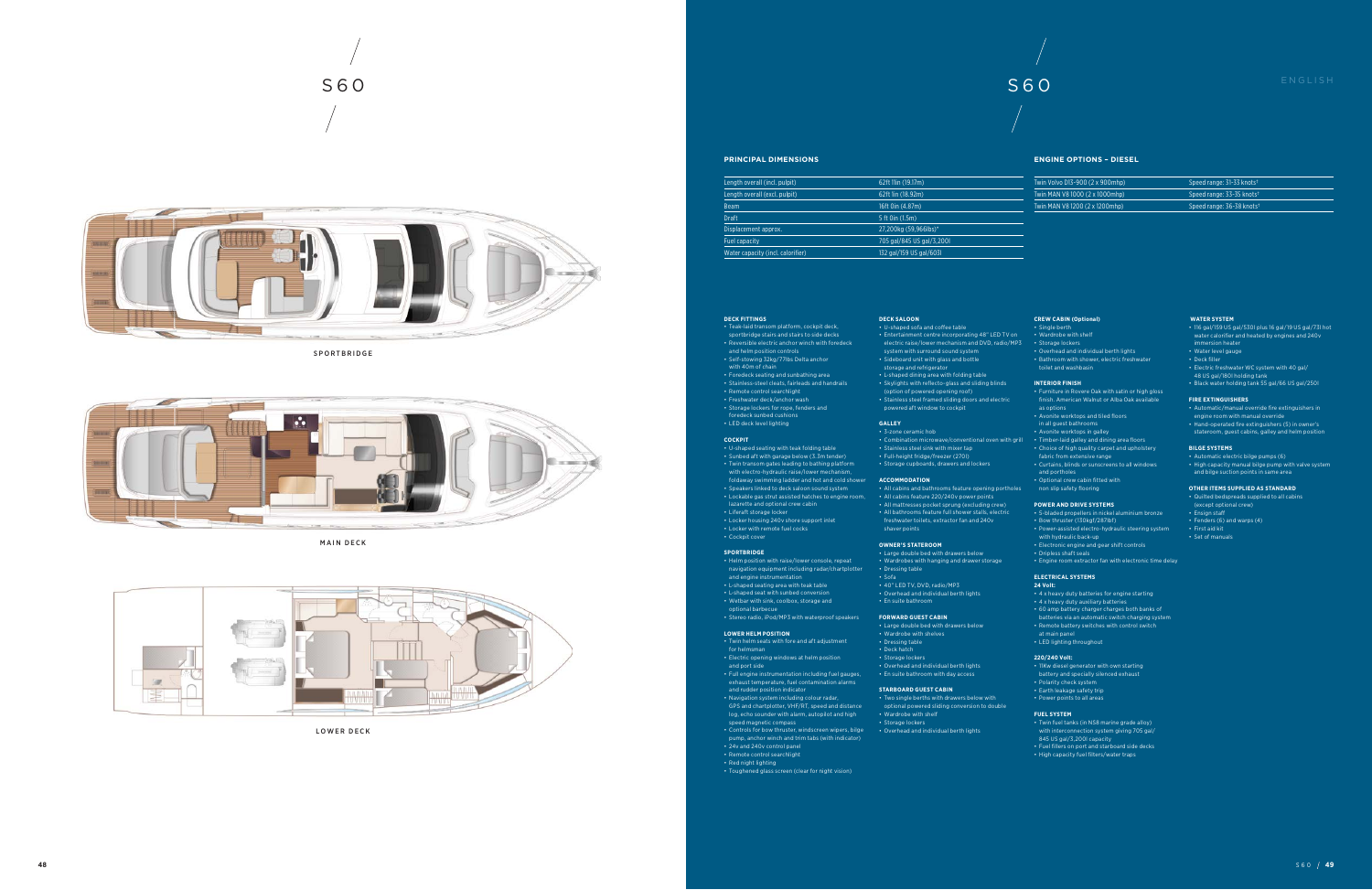# erançais son segund de segund de segund de la constantin de la constantin de la constantin de la constantin de

Longueur hors tout (balcon avant inclus) 19,17 m Longueur hors tout (balcon avant exclus) 18,92 m Largeur 4,87 m Tirant d'eau 1,5 m Déplacement approximatif 27 200 kg\* Contenance carburant 3 200 l Contenance eau douce (y compris chauffe-eau) [6031]

# **DIMENSIONS PRINCIPALES**

# **CHOIX DE MOTORISATION – DIESEL**

#### **ACCASTILLAGE ET ÉQUIPEMENTS DE PONT**

de chaîne

- Revêtement teck sur plateforme de tableau arrière, pont de cockpit, marches du sportbridge et marches des passavants
- Guindeau électrique réversible avec commandes sur le pont avant et au poste de barre • Ancre Delta 32 kg avec arrimage automatique, 40 m
- Sièges et espace bain de soleil sur le pont avant
- Taquets, chaumards et mains-courantes en acier inox
- Projecteur télécommandé • Lavage de pont et d'ancre à l'eau douce
- Coffres de rangement pour amarres, défenses et coussins de bain de soleil avant
- Éclairage de pont à LED

#### **COCKPIT**

- Banquette en U avec table en teck pliante • Arrière bain de soleil au-dessus du garage
- (annexe de 3,3 m) • Deux portillons d'accès arrière à la plateforme de baignade dotée d'un mécanisme de levage
- électro-hydraulique, d'une échelle de baignade repliable et d'une douche avec eau chaude et froide • Haut-parleurs reliés au système hifi du salon de pont
- Panneaux d'accès au compartiment moteurs verrouillables sur vérin à gaz, lazarette et cabine
- d'équipage en option • Coffre de rangement de radeau de sauvetage
- Coffre de prise de quai 240 V
- Coffre abritant les vannes de carburant déportées • Taud de protection de cockpit

## **SPORTBRIDGE**

- Poste de barre avec console à hauteur ajustable, répétiteurs d'instruments de navigation y compris radar/traceur de cartes et tableau de bord moteurs
- Banquette en L avec table en teck
- Banquette en L convertible en bain de soleil
- Bar avec évier, glacière, rangement et barbecue en option
- Radio stéréo, iPod/mp3 avec haut-parleurs étanches

#### **POSTE DE BARRE INTÉRIEUR**

- Deux sièges pilote avec réglage avant-arrière pour le barreur • Fenêtres à ouverture électrique au poste de barre
- et à bâbord • Tableau de bord moteurs complet avec jauges de
- carburant, température d'échappement et alarr
- de contamination du carburant et indicateur de position du gouvernail
- Système de navigation comprenant radar couleur, GPS et traceur de cartes, VHF/RT, loch-
- speedomètre, écho-sondeur avec alarme, pilote automatique et compas magnétique rapide
- Commandes du propulseur d'étrave, des essuieglace, de la pompe de cale, de guindeau et des volets
- de réglage de trim (avec indicateur) • Tableau électrique 24 V et 240 V

# • Projecteur télécommandé

- Éclairage de nuit (rouge) • Pare-brise en verre trempé (transparent pour vision
- nocturne)

# **SALON DE PONT**

- Hélices 5 pales en bronze nickel aluminiur • Propulseur d'étrave (130 kgf) • Barre électro-hydraulique à direction assistée avec système hydraulique de secours
- Commandes électroniques des moteurs et du changement de vitesses
- Joints d'arbre étanches
- Extracteur d'air du compartiment moteurs avec temporisateur électronique
- Canapé en U et table basse • Meuble audiovisuel comprenant téléviseur LED 48" sur mécanisme électrique de réglage de hauteur et lecteur DVD, chaîne radio/mp3 avec son surround
- Meuble bar avec rangement pour verres et bouteilles et réfrigérateur
- Salle à manger en L avec table pliante • Panneaux de roof en verre réfléchissant avec stores
- coulissants (toit ouvrant électrique en option) • Portes coulissantes à châssis en acier inox et vitre arrière électrique donnant sur le cockpit

# **CUISINE**

- Plaque de cuisson vitro-céramique 3 feux
- Combiné four traditionnel/micro-ondes avec grill • Évier en acier inox avec robinet mélangeur
- Réfrigérateur-congélateur grande taille (270 l)
- Placards, tiroirs et équipets de rangement

• Extincteurs manuels (5) dans la cabine du propriétaire, les cabines d'invités, la cuisine et au

## **AMÉNAGEMENT DES CABINES**

- Toutes les cabines et salles de bain comprennent des
- hublots ouvrants • Toutes les cabines sont équipées de prises
- 220/240 V
- Tous les matelas sont à ressorts ensachés (sauf
- couchettes équipage)
- Toutes les salles de bain sont équipées d'une cabine de douche complète, de toilettes électriques à eau douce, de ventilation électrique et de prises pour rasoir électrique 240 V

# **CABINE DU PROPRIÉTAIRE**

- Grand lit double avec tiroirs intégrés • Armoires à rangements penderie et tiroir
- $\cdot$  Coiffeus
	- Canapé • Téléviseur LED 40", DVD, radio/mp3
		- Plafonnier et liseuses individuelles • Salle de bain attenante

|                                |                                   | نطاق السرعة: 33-31 عقدة† | فولفو مزدوج 900-D13 (900 x 2 ميل في الساعة)   | 62 قدم 11 بوصة (19.17 متر)  | إجمالى الطول (شاملاً المنصة الأمامية) |
|--------------------------------|-----------------------------------|--------------------------|-----------------------------------------------|-----------------------------|---------------------------------------|
| 2 x Volvo D13-900 (2 x 900 ch) | Vitesse: 31-33 nœuds <sup>+</sup> | نطاق السرعة: 35-33 عقدة† | ـ 2 x 1,000) Twin MAN V8 1000 ميل في الساعة)  | 62 قدم 1 بوصة (18.92 متر)   | لطول الكلى (عدا المنصة)               |
| 2 x MAN V8 1000 (2 x 1 000 ch) | Vitesse: 33-35 nœuds <sup>+</sup> |                          |                                               |                             |                                       |
|                                |                                   | نطاق السرعة: 38-36 عقدة† | - 2 x 1,200) Twin MAN V8 1200 ميل في الساعة ) | 16 قدمًا 0 بوصات (4.87 متر) | العارضة                               |
| 2 x MAN V8 1200 (2 x 1 200 ch) | Vitesse: 36-38 nœuds <sup>+</sup> |                          |                                               |                             |                                       |
|                                |                                   |                          |                                               | 5 أقدام 0 بوصات (1.5 متر)   |                                       |

# **CABINE D'INVITÉS AVANT**

- ودرج الجسر الرياضي ودرج إلى أسطح المركب الجانبية
- •ونش كهربايئ قابل لالنعكاس للمرساة مع أزرار للتحكم يف سطح السفينة الأمامى ومقعد القيادة
- •مرساة دلتا وزن 32 كيلوغرام77/ رطل بسلسلة ذات طول <sup>40</sup>
- ـ متر مزودة بخاصية الطي الذاتي
- •منطقة للجلوس ولحاممات الشمس مبقدمة املركب
- •مرابط حبال ومقابض من الفوالذ الذي ال يصدأ
	- كشّاف إضاءة بوحدة تحك عن بُعد
- •مضخات للامء العذب لغسل سطح املركب/املرساة
- •دواليب تخزين للحبال وماصات الصدمات ووسائل الشيزلونغات مبقدمة املركب
	- •إضاءات LED لسطح املركب
- Grand lit double avec tiroirs intégrés • Armoire à étagères
- Coiffeuse
- Capot de pont
- Coffres de rangement
- Plafonnier et liseuses individuelles • Salle de bain attenante avec accès journée

# **CABINE D'INVITÉS TRIBORD**

- Deux couchettes individuelles avec tiroirs intégrés, système électrique de conversion en couchette
- double en option
- Armoire avec étagère
- Coffres de rangement • Plafonnier et liseuses individuelles

# **CABINE D'ÉQUIPAGE (en option)**

- Couchette simple
- Armoire avec étagère • Coffres de rangement
- Plafonnier et liseuses individuelles
- Salle de bain avec douche, toilettes électriques à eau douce et lavabo
- •كامل معدات املحرك التي تشمل معيار الوقود، درجة الحرارة، إنذار تلوث الوقود، مؤرش موضع الدفة
- •نظام للمالحة يشمل رادار ملون ونظام تحديد املواقع )GPS) وأداة رسم الخرائط وRT/VHF وسجالت الرسعة واملسافة وجهاز انعكاس الصوت باإلنذار وأداة املالحة اآللية وبوصلة مغناطيسية عالية الرسعة
	- •ّ أزرار التحكم يف وحدة دفع املقدمة ومساحات للزجاج
- الأمامي ومضخات لمياه جوف المركب وونش للمرساة وأجنحة للتوازن (مؤشر)
	- •لوحة تحكم 24 فولت و240 فولت
	- كشَّاف إضاءة بوحدة تحك عن بُعد •إضاءة ليلية حمراء
	- شاشة من الزجاج المقوى (شفافة للرؤية الليلية)

## **FINITIONS INTÉRIEURES**

- Mobilier Chêne foncé fini satiné ou brillant. Noyer américain ou Chêne Alba proposés en option • Plans de travail en Avonite et sols carrelés dans
- toutes les salles de bain invités • Plans de travail en Avonite dans la cuisine
- Sols de la cuisine et de la salle à manger en parquet • Grand choix de moquettes et de tissus d'ameublement de qualité supérieure
- Rideaux, stores ou pare-soleil sur toutes les fenêtres et hublots
- Sol anti-dérapant dans la cabine d'équipage optionnelle

# **SYSTÈMES D'ALIMENTATION ET DE PROPULSION**

- •رسير مزدوج كبري الحجم أسفله أدراج
- •منطقة لتغيري املالبس مزودة بحيز للتعليق مع أدراج للتخزين •طاولة تزيني
	- •أريكة
	- •تلفاز 40 LED بوصة ومشغل أسطوانات DVD
		- •إضاءة أعىل الرسير ومنفصلة
		- حمام مرفق بالمقصورة
		-

# **SYSTÈMES ÉLECTRIQUES**

- سريران فرديان أسفلهما أدراج مع إمكانية ضمهما لسرير
	- .<br>مزدوج بتحريكهما كهربائياً
	- •خزينة مالبس ذات رفوف
		- •دواليب للتخزين
	- •إضاءة أعىل الرسير ومنفصلة
- **24 volts :**
- 4 x batteries haute puissance pour le démarrage des moteurs
- 4 x batteries auxiliaires haute puissance
- Le chargeur de batterie 60 A recharge les deux
- groupes de batteries par un système de charge
- automatique • Coupe-circuit des batteries commandés à distance par un commutateur sur le tableau électrique
- général • Ensemble des éclairages en LED

# **220/240 volts :**

• Groupe électrogène diesel 11 kW avec batterie de démarrage dédiée et silencieux d'échappement

• Contrôle de polarité

• Disjoncteur différentiel en cas de défaut d'isolation • Prises électriques dans toutes les zones

> •محرك إلكرتوين وأدوات للتحكم يف رافعة نقل الرتوس •سدادات لعمود التدوير مقاومة للترسيب .<br>• شفاطات لغرفة المحرك مع ميقاتي زمني إلكتروني.

**SYSTÈME DE CARBURANT**

• 2 réservoirs de carburant (en alliage marine NS8) avec système d'interconnexion pour une capacité de

3 200 l

• Nables de remplissage carburant sur les passavants

bâbord et tribord

• Filtres à carburant/séparateurs d'eau haute capacité

**SYSTÈME D'EAU DOUCE**

• خزانا وقود (من خليط NS8 الملائم للاستخدامات البحرية) مع نظام لالتصال البيني يتيح سعات 705 غالون / <sup>845</sup>

• 530 l plus ballon d'eau chaude 73 l chauffé par les moteurs et un thermoplongeur 240 V

• Jauge d'eau douce

• Nable de remplissage sur le pont

• Système électrique de sanitaires à eau douce avec

réservoir de 180 l • Réservoir d'eaux usées 250 l

• Extincteurs automatiques à commande manuelle dans le compartiment moteurs avec commande

manuelle de secours

poste de barre

• Mât de pavillo

**SYSTÈMES DE POMPAGE DE CALE**

ا<br>الملاحة الإضافية) •ساري للراية

• Pompes de cale électriques automatiques (6) • Pompe de cale manuelle grand débit avec système de vannes et points d'aspiration dans la même zone

**AUTRES ÉQUIPEMENTS DE SÉRIE**

• Couvre-lits matelassés dans toutes les cabines (sauf cabine d'équipage optionnelle)

• Défenses (6) et amarres (4) • Trousse de premiers secours

• Manuels

**EXTINCTEURS** 

# عريب

# **األبعاد الرئيسية**

الوزن املُزاح حوايل 27.200 كجم )59.966 رطل(\*

سعة الوقود <sup>705</sup> جالون 845/ جالون أمرييك3.200/ لرت

سعة املاء )شاملة املسخن( 132 جالون 159/ جالون أمرييك603/ لرت

# **خيارات املحركات – ديزل**

# **نظرة عامة عىل املواصفات**

- •تجهيزات سطح املركب
- •منصة عرضية مغطاة بخشب الساج وسطح مقصورة القيادة

# **مقصورة القيادة**

- •أرائك عىل هيئة حرف U مع طاولة من خشب الساج •شيزلونغات للتمدد باملؤخرة أسفلها جراج )قارب االنتقاالت
	- $(5.3)$
- •بوابتان منخفضتان تؤديان إىل منصة لالستحامم مع آلية رفع/ خفض كهروهايدروليكية، سلم للسباحة قابل للطي، ودش مزود مباء ساخن وبارد
- •سامعات متصلة بنظام الصوت يف منطقة الصالون بالسطح •أبواب قابلة لإلقفال تعمل بقوائم انضغاطية لتأمني غرفة
- املحرك ومخزن املستلزمات وكابينة طاقم املالحة االختيارية •أماكن لتخزين قوارب النجاة
	-
- •خزينة تحتوي عىل مقبس يوفر تياراً من أقرب شاطئ
	- •خزينة تحتوي عىل محابس بعيدة للوقود •غطاء ملقصورة القيادة

# الجسر الرياضي

 $S60 / 51$ 

- •مكان للقيادة مزود بلوحة مراقبة قابلة للرفع/الخفض، معدات ملاحة متكررة تشمل رادار/وحدة رسم الخرائط ومجموعة أدوات املحرك.
- •أرائك عىل هيئة حرف L مع طاولة من خشب الساج
- •مقعد عىل هيئة حرف L ميكن تحويله إىل شيزلونغ
- •ّ بار مجهز بحوض وصندوق تربيد وحيز تخزين وشواية اختيارية
- •راديو اسرتيو، آيبود/إم يب ثري مع مكربات صوت مقاومة للامء

# **مكان القيادة األسفل**

- مقعدان للقيادة عكن تعديل وضعهما إلى الأمام وإلى الخلف<br>لموحّهي الدفة
	- نوافذ تفتح بالكهرباء في مكان القيادة والجوانب

# **صالون سطح املركب**

- •أريكة عىل هيئة حرف U وطاولة •مركز ترفيه يضم تلفاز LED بحجم 48 بوصة مثبت عىل آلية
- كهربائية للرفع/الخفض ومشغل أسطوانات DVD وراديو ومشغل إم بي ثري مع نظام صوت محيط (سراوند سيستم) .<br>• وحدة بوفيه تتيح حيزاً لتخزين الأكواب والزجاجات وبراد
- منطقة لتناول الطعام على هيئة حرف L مع طاولة عكن طيّها
- •إمكانية دخول اإلضاءة الطبيعية بفضل الزجاج العاكس .<br>والستائر المنزلقة (خيار السقف الذي يفتح بالكهرباء)
- •أبواب جرارة بإطار من الفوالذ الذي ال يصدأ ونافذة كهربائية مبؤخرة املركب تتيح رؤية مقصورة القيادة

# **مطبخ**

- •بوتغاز بثالثة عيون
- •فرن مزدوج مايكروويف/تقليدي مزود بشواية
- •حوض من الفوالذ الذي ال يصدأ مع خالط مياه
	- •ّ براد/مجمد بارتفاع كامل )270 لرت(
	- •خزانات وأدراج ودواليب للتخزين

# **اإلقامة**

- •تضم جميع الكبائن والحاممات فتحات للتهوية
- •تضم جميع الكبائن مقابس 220/240 فولت
- •جميع املراتب بنظام السوست املنفصلة )باستثناء مراتب طاقم المركب)
- •تتضمن جميع الحاممات كبائن استحامم مغلقة وتواليتات مباكينات كهربائية لدفق املاء وشفاطات هواء ومقابس <sup>240</sup> فولت ملاكينات الحالقة

# **املقصورة الخاصة**

- **كابينة الضيوف األمامية**
- •رسير مزدوج كبري الحجم أسفله أدراج
	- •خزينة مالبس ذات رفوف
		- •طاولة تزيني
	- •فتحات بسطح املركب
- •دواليب للتخزين
- .<br><mark>• إ</mark>ضاءة أعلى السرير ومنفصلة <sub>.</sub>
- •حامم داخل الكابينة مع إمكانية الوصول النهاري

# **كابينة الضيوف اليمينية**

# **كابينة طاقم املركب )اختيارية(**

- •رسير فردي
- •خزينة مالبس ذات رفوف
- •دواليب للتخزين
- •إضاءة أعىل الرسير ومنفصلة
- •حامم مجهز بكابينة استحامم وتواليت مباكينة كهربائية لدفق املاء وحوض

# **التجهيزات الداخلية**

- •أثاث من خشب األرو الروفري الفاخر املطيل بطبقة خارجية ملساء أو شديدة اللمعان يتوافر خشب أرو الجوز األمرييك أو الألبا كخيارات
- •طاوالت العمل من األفونايت وأرضيات مكسوة بالبالط يف
	- جميع حاممات الضيوف
- طاولات من الرخام الصناعي (أفونايت) في المطبخ
- •مطبخ وأرضيات منطقة الطعام من الخشب
- •إمكانية اختيار نوع السجاد عايل الجودة وقاش التنجيد من
	- بني مجموعة واسعة من الخيارات
	- •ستائر عىل جميع النوافذ والفتحات

•كابينة اختيارية لطاقم املالحة ذات أرضيات مانعة للتزحلق

# **نظم الطاقة والقيادة** •مراوح دفع خامسية النصل من برونز النيكل واأللومنيوم

 •وحدة دفع املقدمة )130 كيلوغرام ثقيل287/ رطل ثقيل( •نظام توجيه كهروهايدرولييك يعمل بالطاقة الكهربائية مع

وجود الطاقة الهيدروليكية كاحتياطي

**النظم الكهربائية <sup>24</sup> فولت:**

 •عدد 4 بطاريات للمهام الشاقة لتشغيل املحرك •عدد 4 بطاريات ثانوية للمهام الشاقة

نظام الشحن بالمفتاح الأوتوماتيكي

•شاحن بطاريات بقوة 60 أمبري لشحن بنيك البطاريات عرب

مفاتيح عن بُعد للبطاريات مع مفتاح للتحكم في اللوحة

مولّد ديزل بقوة 11 كيلو وات مزودة ببطارية تشغيل منفصلة

الرئيسية •إضاءة LED يف كل مكان

**220/240 فولت:**

وماسورة عادم كامتة للصوت

سقاطة الأمان عبر التسريب الأرضي <mark>• مقابس للتيار في كل مكان</mark>

•نظام فحص قطبي

**نظام الوقود**

غالون أمرييك / 3,200 لرت

 •فتحات ملء الوقود باملنافذ والسطح األمين للمركب •مرشحات وقود/مصايف وقود عالية السعة

**نظام املياه**

 •سخان مياه سعة 116 غالون / 159 غالون أمرييك 530/ لرت زائد 16 غالون / 19 غالون أمرييك / 73 لرت ومسخنة بواسطة

املحركات وغالية 240 فولت •مقياس ملستوى املياه •فتحات ملء بسطح املركب

•نظام رصف صحي مباكينة كهربائية لدفق املاء مع خزان سعة

<sup>40</sup> غالون / 48 غالون أمرييك / 180 لرت

.<br>وكبائن الضيوف والمطبخ ومكان القياد<u>ة</u>

•خزان مياه أسود سعة 55 غالون66/ غالون أمرييك250/ لرت

**معدات إطفاء الحريق**

•طفايات حريق أوتوماتيكية/يدوية يف غرفة املحرك مع إمكانية

• طفايات حريق تعمل باليد (عددها 5) في المقصورة الخاصة

تجاوزها يدوياً

**نظم رصف مياه جوف املركب**

 •عدد )6( مضخات كهربائية رصف مياه جوف املركب •مضخة يدوية عالية السعة لرصف مياه جوف املركب مع نظام صاممات ونقاط لشفط املياه املتجمعة يف املنطقة ذاتها

**عنارص أخرى يتم توفريها بشكل قيايس ثابت** •مفروشات وأغطية يف جميع الكبائن )ما عدا كابينة طاقم

> •ماصات الصدمات )6( وحبال لإلرساء )4( •مجموعة مستلزمات اإلسعافات األولية •مجموعة من أدلة االستخدام

**50 51**